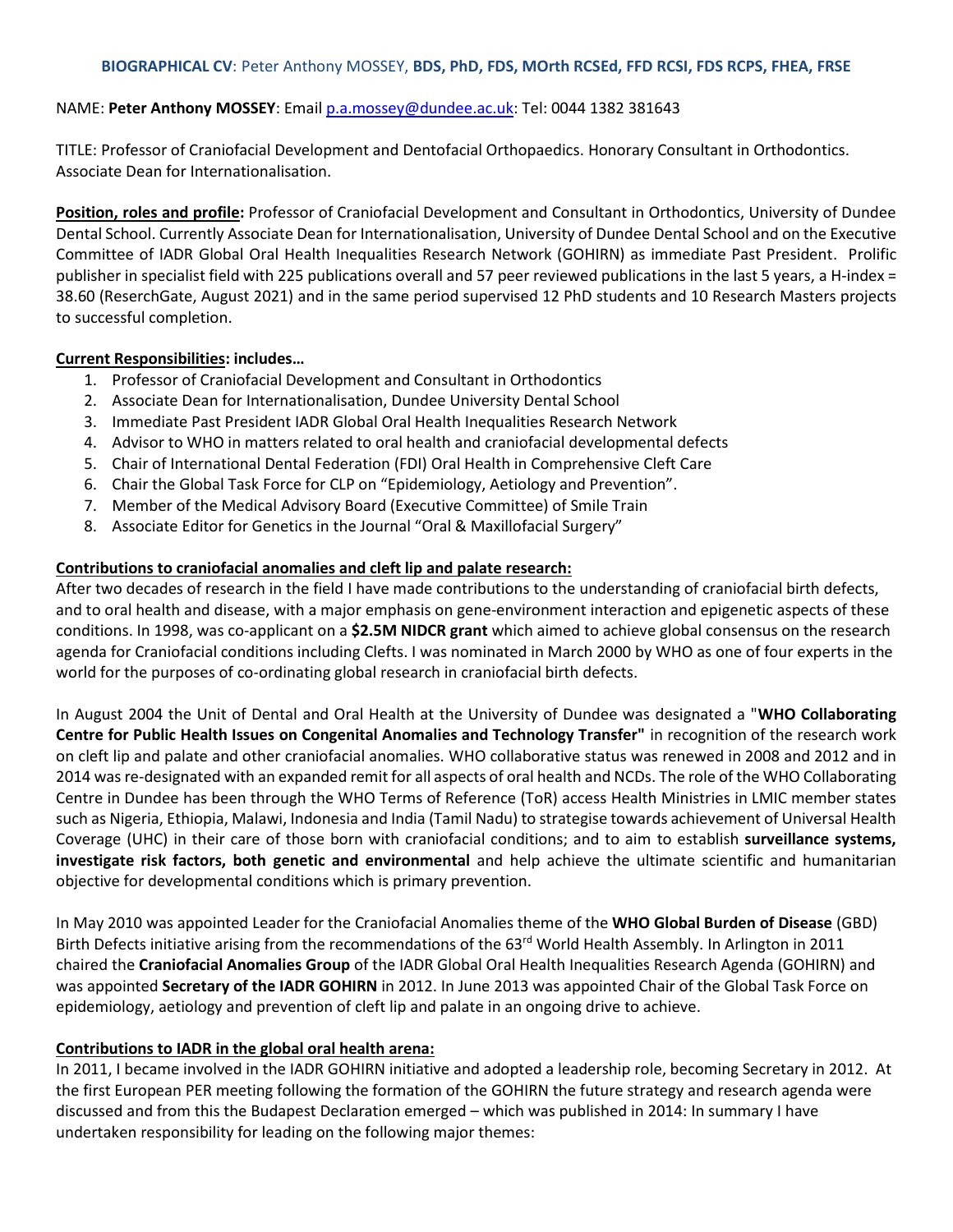1. **Integration of oral and general health**: Emphasis on the role of oral health in general health, particularly in relation to the role of diet, free sugars, common risk factors and social determinants, and those who stand to gain most are those who are most disadvantaged in the social gradient.

2. **Advocacy for issues related to health inequalities**: In both oral health and in my area of specialist interest, craniofacial anomalies, I have championed the initiative to identify inequalities and to engage with both upstream and downstream stakeholders to address this issue. I have worked with NGOs and with funders of inequalities research to ensure that the global bodies responsible for delivery of dental and oral health are acting synergistically, with translational action being pursued via a range of initiatives.

3. **Health Economics in oral health**: as we consider the advocacy approach and influencing the political landscape, one way of gaining traction needed in the developing world is to be able to demonstrate that prevention is indeed better than cure, and that it is cost effective. Co-authored a publication entitled "Global Economic Impact of Dental Diseases" (see Listl et al, 2015 below) that underpins the commercial determinants of health and helps inform the SDG agenda on Universal Health Coverage (UHC) and the WHO "best buys" agenda.

4. **Global partnership and knowledge exchange agenda** – undertook to promote the synergies between IADR, WHO and FDI by establishing interests in and working closely with all 3 areas of oral health, identifying synergies and working towards effective collaborations. While chairing IADR Science Information Committee (SIC), brought aspects of WHO and FDI interests into IADR policies and also worked in partnership with AADR, thus achieving consensus in policy. Was an advocate for strong links with the NCD Alliance and was instrumental in dialogue with Srinath Reddy, Katie Dain and Nina Renshaw to bring oral health into the NCDA.

# **The IADR GOHIRN Dental Wikipedia and the health inequalities research agenda**

In Budapest IADR\_GOHIRN identified that there are problems / opportunities with Dental Wikipedia and with colleagues in the Cochrane Oral Health collaboration we have appointed a Dental Wikipedia facilitator at the University of Dundee, set up a collaborative programme, and there is now an opportunity to roll out nationally and internationally an expert facilitated student programme.

# **Publication Highlights (career top 20 peer reviewed publications)**

- 1. **Mossey PA**, Little J, Munger RG, Dixon MJ, Shaw WC (2009): Cleft Lip and palate. *The Lancet* 09/2009; 374 (9703).
- 2. Stefanie Birnbaum, Kerstin U Ludwig, Heiko Reutter, [and others] … **Mossey PA** et al., (2009) Key susceptibility locus for nonsyndromic cleft lip with or without cleft palate on chromosome 8q24. *Nature Genetics* 05/2009; 41(4).
- 3. Elisabeth Mangold, Kerstin U Ludwig, Stefanie Birnbaum, [and others] …. **Mossey PA** et al (2009) Genome-wide association study identifies two susceptibility loci for nonsyndromic cleft lip with or without cleft palate. *Nature Genetics* 12/2009; 42(1).
- 4. Kerstin U Ludwig, Elisabeth Mangold, Stefan Herms, [and others] … **Mossey PA** et al (2012): Genome-wide metaanalyses of nonsyndromic cleft lip with or without cleft palate identify six new risk loci. *Nature Genetics* 08/2012; 44(9).
- 5. Modell B, Berry RJ, Boyle CA, Christianson A, Darlison M, Dolk H, Howson CP….**Mossey PA** et al.,**.** (2012) Global regional and national causes of child mortality. *The Lancet*
- 6. Butali A, **Mossey PA**, Adeyemo WL, Murray JC. (2012). Genetic Studies in the Nigerian Population Implicate an MSX1 Mutation in Complex Oral Facial Clefting Disorders. The Cleft Palate-Craniofacial Journal ;
- 7. Butali A, Little J, Chevrier C … [and others]… **Mossey PA** (2013). Folic Acid Supplementation Use and the MTHFR C677T Polymorphism in Orofacial Clefts Etiology: An Individual Participant Data Pooled-Analysis. Birth Defects Research Part A Clinical and Molecular Teratology 08/2013; 97(8).
- 8. Sabbagh HJ, Hassan MHA… [and others]... **Mossey PA** (2014): Parental Consanguinity and Nonsyndromic Orofacial Clefts in Children: A Systematic Review and Meta-Analyses. The Cleft Palate-Craniofacial Journal 09/2014; 51(5).
- 9. **Mossey PA**, Petersen PE. Budapest Declaration: IADR-GOHIRA® Journal of Dental Research 2014; 93(7): 1205-06
- 10. Butali, A, **Mossey PA**, Tiffin N, Adeyemo W, Eshete M, Chrispinanus M, et al. Multidisciplinary approach to genomics research in Africa: The AfriCRAN model. Pan African Medical Journal 2015;
- 11. Listl S, Galloway J, **Mossey PA**, Marcenes W. (2015). Global Economic Impact of Dental Diseases. Journal of Dental Research; 94(10): 1355–1361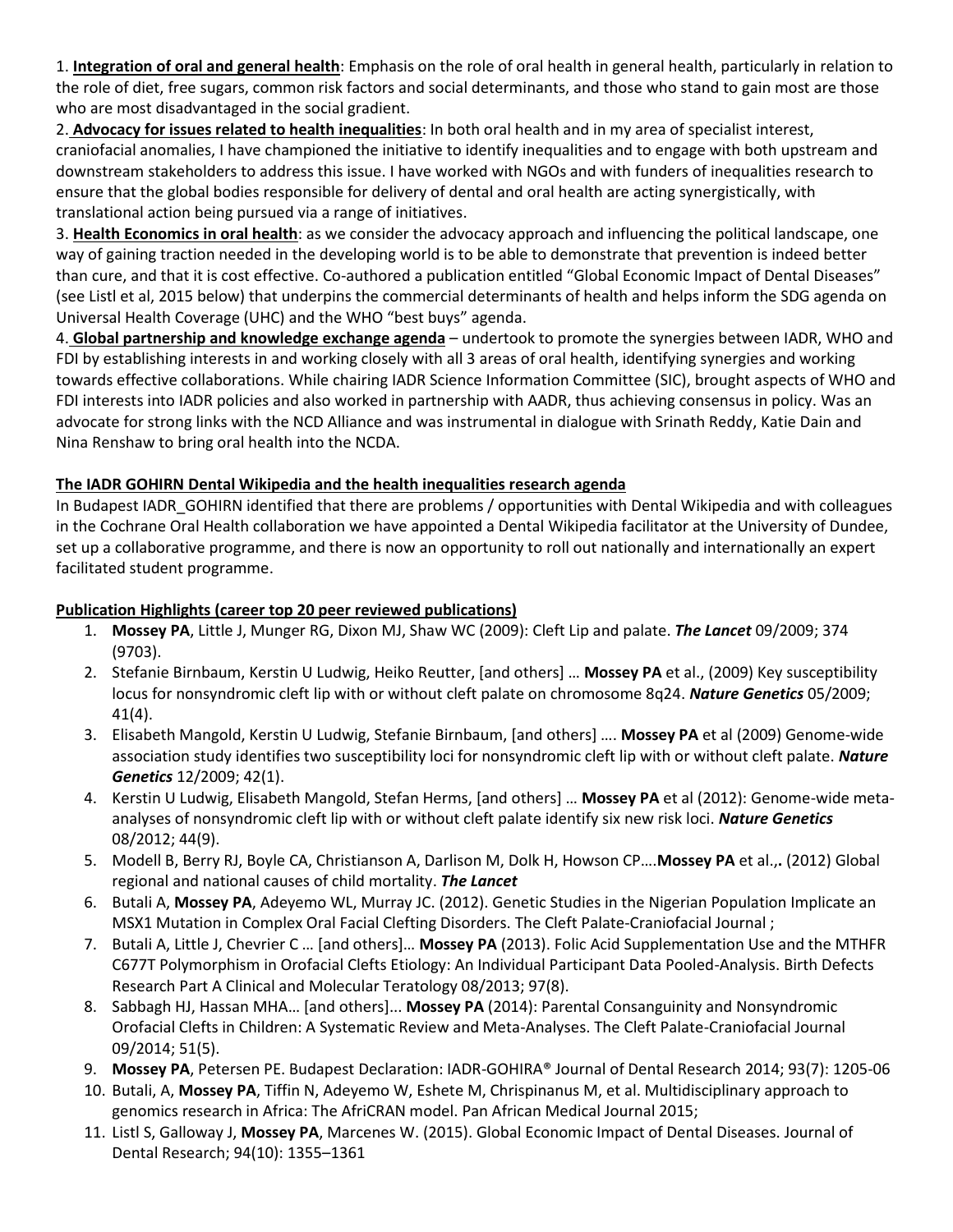- 12. Leslie EJ, Carlson JC, Shaffer JR, [and others]…. **Mossey PA**. et al (2016) [A multi-ethnic genome-](http://www.ncbi.nlm.nih.gov/pubmed/27033726) wide association [study identifies novel loci for nonsyndromic cleft lip with or without cleft palate on 2p24.2, 17q23 and 19q31.](http://www.ncbi.nlm.nih.gov/pubmed/27033726) Human Molecular Genetics. 30; 104-114.
- 13. Kadir A, **Mossey PA**, Blencowe H, Moorthie S, Lawn JE et al. (2017) Systematic review and meta-analysis of the birth prevalence of orofacial clefts in low and middle-income countries. The Cleft Palate-Craniofacial Journal. 54(5):571-581
- 14. Moorthie S, Blencowe H, Darlison M, Lawn JE, Mastroiacovo P, Morris JK, **Mossey PA**, Modell B & CONGENITAL DISORDERS EXPERT GROUP (2017), 'An overview of concepts and approaches used in estimating the burden of congenital disorders globally' Journal of Community Genetics, 23; 22-30.
- 15. **Mossey P.A.**, Little J, Steegers-Theunissen RP, Molloy AM, Peterlin B, Shaw WC, Johnson C, Fitzpatrick DR, Franceschelli P & Rubini M 2017, 'Genetic interactions in nonsyndromic orofacial clefts in Europe - EUROCRAN study' Cleft Palate-Craniofacial Journal, 54 (6), 623-630.
- 16. Blencowe H, Moorthie S, Darlison MW, Gibbons, S, **Mossey, PA** & Modell, B & CONGENITAL DISORDERS EXPERT GROUP, (2018), 'Methods to estimate access to care and the effect of interventions on the outcomes of congenital disorders' Journal of Community Genetics, 24; 1-14.
- 17. Pinheiro, M., Ma, X., Fagan, M. J., McIntyre, G. T., Lin, P., Sivamurthy, G. & **Mossey, P. A**., (2019)[. A 3D](javascript:void(0);)  [cephalometric protocol for the accurate quantification of the craniofacial symmetry and facial growth.](javascript:void(0);) Journal of Biological Engineering. 13, 1-11.
- 18. Butali A, **Mossey PA**, Adeyemo WL, Eshete MA, et al., (2019). Genomic analyses in African populations identify novel risk loci for cleft palate. Human Molecular Genetics. 28, 6, p. 1038-1051.
- 19. Jafar Sabbagh H, Innes N, …..other authors … **Mossey, PA**. (2019). [Molecular Screening of VAX1 Gene](javascript:void(0);)  [Polymorphisms Uncovered the Genetic Heterogeneity of Non-Syndromic Orofacial Cleft in Saudi Arabian](javascript:void(0);)  [Patients.](javascript:void(0);) Genetic Testing and Molecular Biomarkers. 23, 1, 45-50.
- 20. [Alade](https://onlinelibrary.wiley.com/action/doSearch?ContribAuthorStored=Alade%2C+Azeez+A) AA, [Buxo-Martinez](https://onlinelibrary.wiley.com/action/doSearch?ContribAuthorStored=Buxo-Martinez%2C+Carmen+J) CJ, **[Mossey](https://onlinelibrary.wiley.com/action/doSearch?ContribAuthorStored=Mossey%2C+Peter+A) PA**, [Gowans](https://onlinelibrary.wiley.com/action/doSearch?ContribAuthorStored=Gowans%2C+Lord+JJ) LJJ et al, (2020). Non-random distribution of deleterious mutations in the DNA and protein-binding domains of IRF6 are associated with Van Der Woude syndrome. Molecular Genetics and Genomic Medicine, 8 (8); 1355-65

**NOTE: Publications above selected on the basis of impact, citations and predominantly on Mossey PA as first or last (senior) author.**

## **Current Leadership Roles in Oral Health**

Leadership roles in recent years in the Oral Health arena include Presidency of the **IADR Global Oral Health Inequalities Research Network**, having been Secretary and Vice President in the lead up to the GOHIRN Presidency. As President, introduced a range of initiatives to reinvigorate, revise communication strategy, establish new ways of improving visibility and advocacy and optimise the influence in a range of important global oral health inequalities issues.

Served as chair of the **IADR Scientific Information Committee** (SIC) from 2017 – 2020, developed position papers and policy documents on the role of Oral Health in the Minamata Convention on phase down of dental amalgam and on free sugars / sugar sweetened beverages (SSB) and oral health, both of which have been adopted by the Board/Council of IADR as policy statements.

Contributed to the **FDI Vision 2030** meetings and deliberations that lead to a publication in January 2021 of the **"Delivering Optimal Oral Health for All"** document and was appointed by FDI to Chair a committee on development of new guidelines for Orofacial Clefts – the **FDI "Oral Health in Comprehensive Cleft Care"** in an initiative jointly supported by Smile Train and GSK.

Served as Director of a **World Health Organisation (WHO)** Collaborating Centre on Craniofacial conditions from 2004 to 2018 and made a contribution to a range of initiatives to enhance oral cleft care and prevention culminating in contributions to the **WHO EB 148** in Jan 2021, the **WHA74** resolution on Oral Health and the **WHO Oral Health Report** due to be published later in 2021.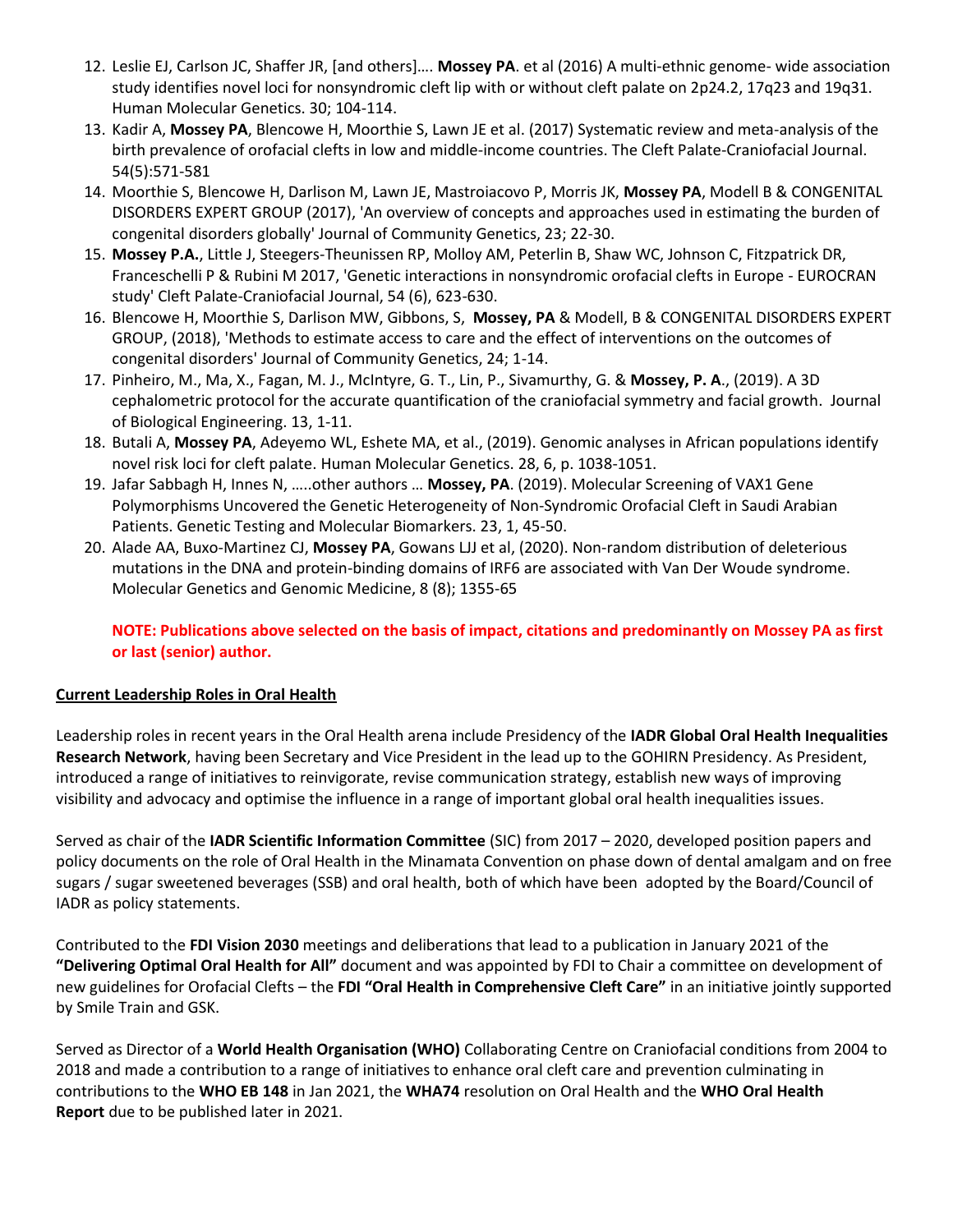Invited to join the **Medical Advisory Board of Smile Train**, the largest Cleft Charity in the world in July 2019; to assist Smile Train with capacity building for cleft care in the developing world and to assist with the transition to being a research funding body underpinned by a research and innovations committee.

# **Recent Honors**

- 1. 2015 (March): **Arnold Huddart Medal** Craniofacial Society of Great Britain & Ireland conference paper Chalmers EV, McIntyre GT, Mossey PA. "Comparison of intra-oral scanning and impressions for outcome assessment in CL(P)"
- 2. 2015 (July): **Mulick Orthodontic Scholarship** American Cleft Palate-Craniofacial Association awarded to my Masters student Catherine Martin to attend the 2015 American Cleft Palate Association 72nd Annual Meeting in Palm Springs, California
- 3. 2021 (March): Selection to be admitted to a prestigious academic society, the **Royal Society of Edinburgh** (FRSE) which recognizes career contribution to science.
- 4. 2021 (April): Notification from **Expertscape** in April 2021 that due to the contributions to the scientific literature emerged as a global expert in the field of cleft lip and palate. [https://www.expertscape.com/au/cleft+palate/Mossey%2C+P](https://eur01.safelinks.protection.outlook.com/?url=https%3A%2F%2Fwww.expertscape.com%2Fau%2Fcleft%2Bpalate%2FMossey%252C%2BP&data=04%7C01%7C%7C37bbbf204dc64ed3e8f008d96b98e7cd%7C569df091b01340e386eebd9cb9e25814%7C0%7C0%7C637659126745196612%7CUnknown%7CTWFpbGZsb3d8eyJWIjoiMC4wLjAwMDAiLCJQIjoiV2luMzIiLCJBTiI6Ik1haWwiLCJXVCI6Mn0%3D%7C1000&sdata=vj98o3CYu2M5QpKMKSWm90fWviJn5Kch7oE2jprk4vM%3D&reserved=0)

**Research grant funding: Lifetime total = £12.6 MILLION** and includes grants from the Medical Research Council (MRC), The Wellcome Trust, Sport Aiding Medical Research for Kids (SPARKS), British Orthodontic Science Foundation (BOSF), EU Framework 5 (EUROCRAN), European Science Foundation (ESF-EMRC), European Co-operation in Science and Technology (COST) and US National Institutes of Health (NIH / NIDCR).

| Grant awards                                                           | Value          | Dates                   |
|------------------------------------------------------------------------|----------------|-------------------------|
| <b>European Co-operation in Science and Technology (COST):</b>         |                |                         |
| European Cleft lip and palate application: COST CA16234 - TITLE:       | €2.5           | $01/10/17 - 30/09/22$   |
| "European cleft and craniofacial initiative for equality in care".     | million        |                         |
| January 2017: Network grant funding up to over 5 years.                |                |                         |
| NIH Multicentre collaborative RCT on timing of CP Surgery (TOPS) *     | \$5.6 million* | $01/10/08 - 30/11/19$ * |
| (NIDCR, US funding)                                                    |                |                         |
| Wellcome Trust seed funding - collaboration with University of         | £96,401        | $01/10/19 - 30/12/20$   |
| Hull. TITLE: "Three Dimensional Analysis of Maxillofacial Growth in    |                |                         |
| Patients with Cleft Lip and Palate".                                   |                |                         |
| <b>ESF Network</b> on Cleft Lip and Palate Research "EUROCleftNet" (EU | €421,810       | $01/07/14 - 30/06/18$   |
| Framework funding)                                                     |                |                         |
|                                                                        |                |                         |
| <b>UKIERI (UK-India Education and Research Initiative) TRIP - tri-</b> | £80,000        | $01/04/13 - 31/03/15$   |
| partite partnership grant (UK-US-India)                                |                |                         |
| <b>Nutrition and Oral Clefts In Asia: Planning Grant: NIDCR (NIH)</b>  | \$265,446      | 01/09/11 - 31/08/14     |
| International Oral Health Research Planning Grant Program              |                |                         |

## **Grants Awarded—Selected projects (***PI or Co-applicant***) and ongoing research beneath table**

## **Current Research grant funding update:**

- **British Orthodontic Science Foundation (BOSF**): "Fixed Versus Conventional Removable Twinblock For Overjet Reduction In Children - A Randomised Controlled Trial To Investigate The Speed of overjet reduction". **£99,083.** 01/3/19 – 31/05/23
- **Wellcome Trust seed funding** collaboration with University of Hull. TITLE: "Three Dimensional Analysis of Maxillofacial Growth in Patients with Cleft Lip and Palate". **£96,401.** 01/10/19 – 30/12/22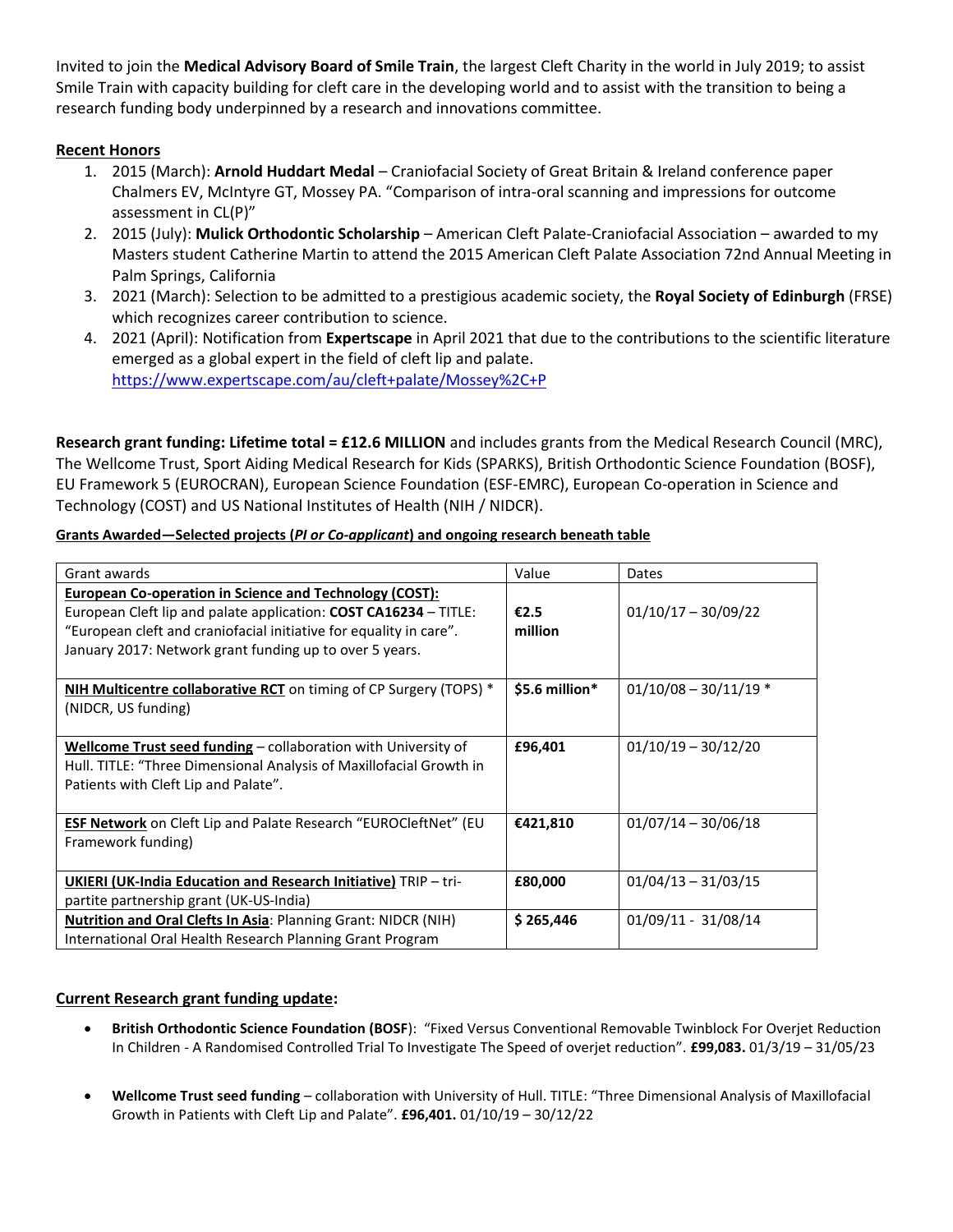- **Global Challenges Research Fund (GCRF): "**A qualitative investigation of Health Coaching as a method for effective healthcare communication". **£35,025**. 01/12/19 – 30/11/21
- **Global Challenges Research Fund (GCRF): "Water and Dental & General Health in Malawi":** GCRF funding in collaborative project in Malawi with School of Geography. **£75,000.** 01/12/19 – 30/11/21
- **International Dental Federation (FDI): World Dental Development Fund (WDDF) "**Implementing a post-pandemic Health Coaching training programme for empowering dental professionals in disease prevention" CHF 10,000. 17/01/2022 – 30/11/22

**\*NOTE: TOPS Trial was extended for a further 2 years to November 2021 to fund the analyses, and further funding brought the total to (\$7.8 million)**

#### **APPENDIX I: – current activity as evidenced by Publications in 2019 / 2020 / 2021:**

While contributing to those things that I remain passionate about in the Global oral health arena via the WHO, FDI and IADR, I remain an active clinician and clinical teacher in undergraduate and postgraduate programmes at the University of Dundee. I am currently supervising 10 PhD students (as primary or secondary supervisor), and have 3 Research Masters projects underway and I continue to be an active research collaborator globally and actively publish in the fields of Craniofacial anomalies, Cleft lip and palate, Global public health, Orthodontics and Craniofacial imaging.

The following provides a flavor of current research activity - I have either written or been involved in the authorship of a total of 40 research publications since 2019 (which are listed below):

## **2021**

- 1. Woodsend B, Koufoudaki E, **Mossey PA**, Lin P (2021) Automatic recognition of landmarks on digital dental models. Computers in Biology and Medicine: 137; 104819. 1-17
- 2. Eshete, M, Banko, MA, Hailu, A, Brhanu, A, **Mossey, PA** & Butali, A 2021, 'Amniotic band syndrome associated with extremely severe atypical clefts of the orofacial region', *European Journal of Plastic Surgery*. https://doi.org/10.1007/s00238- 021-01860-y
- 3. Gowans, LJJ, Comnick, CL, **Mossey, PA**, Eshete, MA, Adeyemo, WL, Naicker, T, Awotoye, WA, Petrin, A, Adeleke, C, Donkor, P, Busch, TD, James, O, Ogunlewe, MO, Li, M, Olotu, J, Hassan, M, Adeniyan, OA, Obiri-Yeboah, S, Arthur, FKN, Agbenorku, P, Oti, AA, Olatosi, O, Adamson, OO, Fashina, AA, Zeng, E, Marazita, ML, Adeyemo, AA, Murray, JC & Butali, A 2021, 'Genome-Wide Scan for Parent-of-Origin Effects in a sub-Saharan African Cohort With Nonsyndromic Cleft Lip and/or Cleft Palate (CL/P)', *Cleft Palate-Craniofacial Journal*. https://doi.org/10.1177/10556656211036316
- 4. Myat Thwe, A, **Mossey, PA** & Ellis, IR 2021, 'Effect of tyrosine kinase inhibitors on cell migration and Epithelial to Mesenchymal Transition in Asian Head and Neck Cancer cell lines', *Journal of Oral Pathology and Medicine*. https://doi.org/10.1111/jop.13230
- 5. Sarilita, E, Setiawan, AS & **Mossey, PA** 2021, 'Orofacial clefts in low and middle-income countries: A scoping review of quality and quantity of research based on literature between 2010-2019', *Orthodontics & Craniofacial Research*, vol. 24, no. 3, pp. 421-429. https://doi.org/10.1111/ocr.12458
- 6. Tan, L, Lai, SM, Geres, N, Innes, NPT, Radford, JR, Revie, G, **Mossey, PA** & Hector, M 2021, 'Effectiveness of The Wikipedia Collaboration of Dental Schools' Training Programme: a new Paradigm for Teaching and Learning of Evidence-Based Dentistry', *Community Dental Health*, vol. 38. https://doi.org/10.1922/CDH\_00091Tan05
- 7. Adekunle, AA, Olowo, AY, James, O, Adamson, OO, Alade, AA, Agbogidi, FO, Oladega, AO, Ogunlewe, MO, Adeyemo, WL, Busch, TD, **Mossey, PA**, Marazita, ML & Butali, A 2021, 'Facial Anthropometry Measurements Using Three-Dimensional Stereophotogrammetry Analysis Among Nigerians', *Journal of Craniofacial Surgery*. https://doi.org/10.1097/SCS.0000000000008036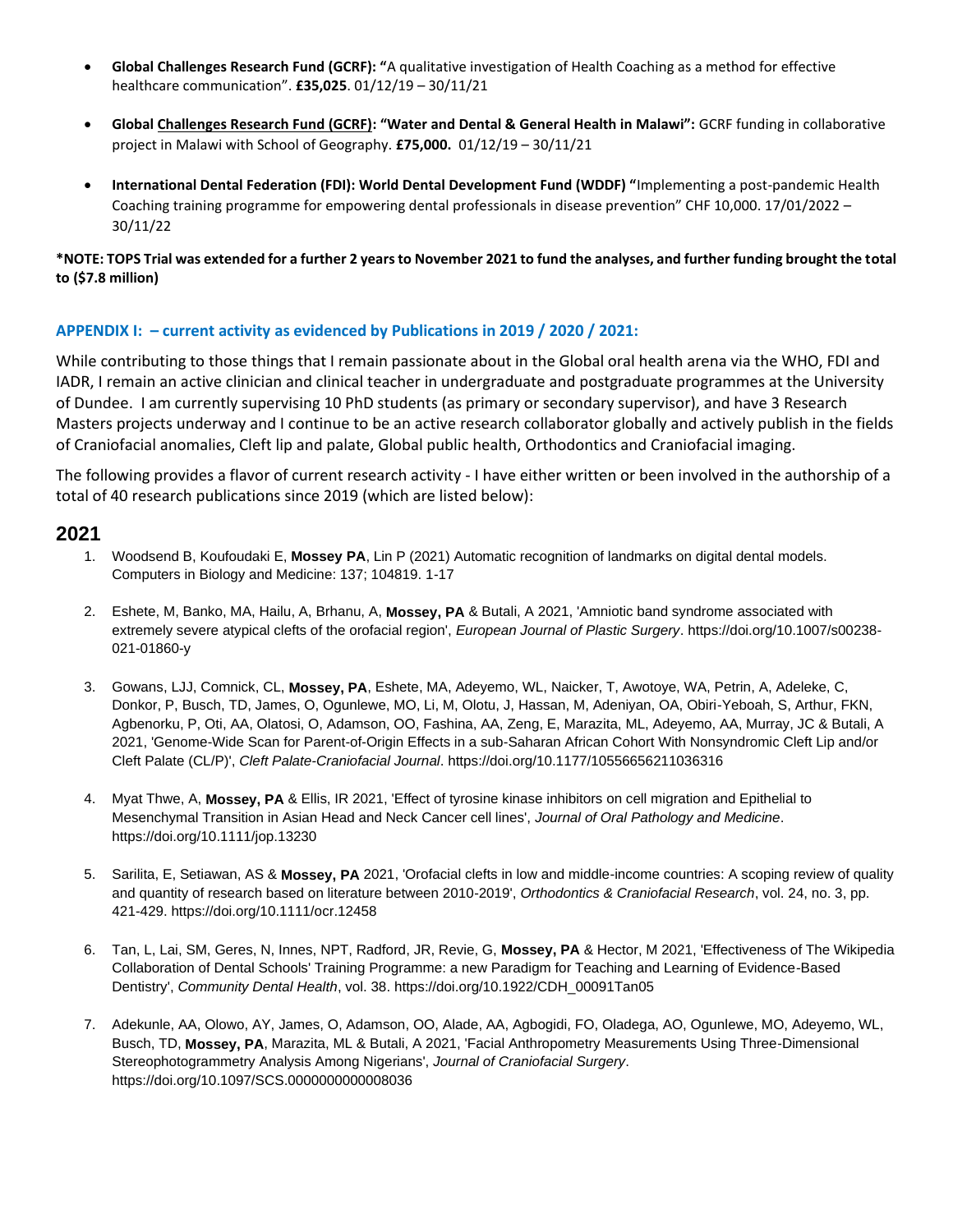- 8. Ayoub, A, De Freitas Silva, L, **Mossey, PA**, Al-Rudainy, D, De Mattos, AM, Garcia Júnior, IR, Quigley, A & Ju, X 2021, 'The characterisation of the craniofacial morphology of infants born with Zika virus: Innovative approach for public health surveillance and broad clinical applications', *Frontiers in Medicine*, vol. 8, 612596. https://doi.org/10.3389/fmed.2021.612596
- 9. Saikia, A, Muthu, MS, Orenuga, OO, **Mossey, PA**, Ousehal, L, Yan, S, Campodonico, M, England, R, Taylor, S & Sheeran, P 2021, 'Systematic Review of Clinical Practice Guidelines for Oral Health in Children With Cleft Lip and Palate', *Cleft Palate-Craniofacial Journal*. https://doi.org/10.1177/10556656211025189
- 10. Li, M, Olotu, J, Buxo-Martinez, CJ, **Mossey, PA**, Anand, D, Busch, T, Alade, A, Gowans, LJJ, Eshete, M, Adeyemo, WL, Naicker, T, Awotoye, WO, Gupta, S, Adeleke, C, Bravo, V, Huang, S, Adamson, OO, Toraño, AM, Bello, CA, Soto, M, Soto, M, Ledesma, R, Marquez, M, Cordero, JF, Lopez-Del Valle, LM, Salcedo, MI, Debs, N, Petrin, A, Malloy, H, Elhadi, K, James, O, Ogunlewe, MO, Abate, F, Hailu, A, Mohammed, I, Gravem, P, Deribew, M, Gesses, M, Hassan, M, Pape, J, Obiri-Yeboah, S, Arthur, FKN, Oti, AA, Donkor, P, Marazita, ML, Lachke, SA, Adeyemo, AA, Murray, JC & Butali, A 2021, 'Variant Analyses of Candidate Genes in Orofacial Clefts in Multi-Ethnic Populations', *Oral Diseases*. https://doi.org/10.1111/odi.13932
- 11. Vanderburg, R, Alonso, N, Desai, P, Donkor, P, **Mossey, PA**, Stieber, E & Mehendale, FV 2021, 'Age at Primary Cleft Lip Repair: A Potential Bellwether Indicator for Pediatric Surgery', *Plastic and Reconstructive Surgery - Global Open*, vol. 9, no. 6, e3657. https://doi.org/10.1097/GOX.0000000000003657
- 12. Woodsend, B, Koufoudaki, E, Lin, P, McIntyre, G, El-Angbawi, A, Aziz, A, Shaw, W, Semb, G, Reesu, GV & **Mossey, PA** 2021, 'Development of intra-oral automated landmark recognition (ALR) for dental and occlusal outcome measurements', *European Journal of Orthodontics*. https://doi.org/10.1093/ejo/cjab012
- 13. Eshete, M, Abate, F, Abera, B, Hailu, A, Demissie, Y, **Mossey, PA** & Butali, A 2021, 'Assessing the Practice of Birth Defect Registration at Addis Ababa Health Facilities', *Ethiopian Journal of Health Sciences*, vol. 31, no. 3, pp. 683-687. https://doi.org/10.4314/ejhs.v31i3.26
- 14. Munger, RG, Kuppuswamy, R, Murthy, J, Balakrishnan, K, Thangavel, G, Sambandam, S, Kurpad, AV, Molloy, AM, Ueland, PM & Mossey, PA 2021, 'Maternal vitamin B<sub>12</sub> status and risk of cleft lip and cleft palate birth defects in Tamil Nadu state, India', *Cleft Palate-Craniofacial Journal*, vol. 58, no. 5, pp. 567-576. https://doi.org/10.1177/1055665621998394
- 15. Abuhaloob, L, Helles, N, **Mossey, PA** & Freeman, R 2021, 'An ADePT evaluation for incorporating the TIPPS periodontal health intervention into primary care antenatal programmes to enhance infant birth weight in Palestine: a feasibility study', *Pilot and Feasibility Studies*, vol. 7, 91. https://doi.org/10.1186/s40814-021-00827-x
- 16. Sarilita, E, Rynn, C, **Mossey, PA** & Black, S 2021, '*Zygomaticus major* muscle bony attachment site: a Thiel-embalmed cadaver study', *Morphologie*, vol. 105, no. 348, pp. 24-28. https://doi.org/10.1016/j.morpho.2020.06.009
- 17. Ayoub, A, Khan, A, Aldhanhani, A, Alnaser, H, Naudi, K, Ju, X, Gillgrass, T & **Mossey, PA** 2021, 'The Validation of an Innovative Method for 3D Capture and Analysis of the Nasolabial Region in Cleft Cases', *Cleft Palate-Craniofacial Journal*, vol. 58, no. 1, pp. 98-104. https://doi.org/10.1177/1055665620946987

## **2020**

- 1. Woodsend, B, Koufoudaki, E, **Mossey, PA** & Lin, P 2020, 'Automatic Recognition of Landmarks on Digital Dental Models', *arXiv*. <https://arxiv.org/abs/2012.12946>
- 2. Woodsend, B, Koufoudaki, E, Lin, P, McIntyre, G, El-Angbawi, A, Aziz, A, Shaw, W, Semb, G, Reesu, GV & **Mossey, PA** 2020, 'Development of intra-oral automated landmark recognition (ALR) for dental and occlusal outcome measurements', *BioRxiv*. https://doi.org/10.1101/2020.12.16.423094
- 3. Cameron, A, Doran, H, Soave, S, Gudynaite, D, Dan, L, **Mossey, PA**, Cura, C, Strachan, J, Short, L & Swann, Z, *Partnerships support meaningful engagement with our community*, 2020, Digital or Visual Products, University of Dundee, Dundee.
- 4. Zhou, Y, Sinnathamby, V, Yu, Y, Sikora, L, Johnson, CY, **Mossey, PA** & Little, J 2020, 'Folate intake, markers of folate status and oral clefts: An updated set of systematic reviews and meta-analyses', *Birth Defects Research*, vol. 112, no. 19, pp. 1699- 1719. https://doi.org/10.1002/bdr2.1827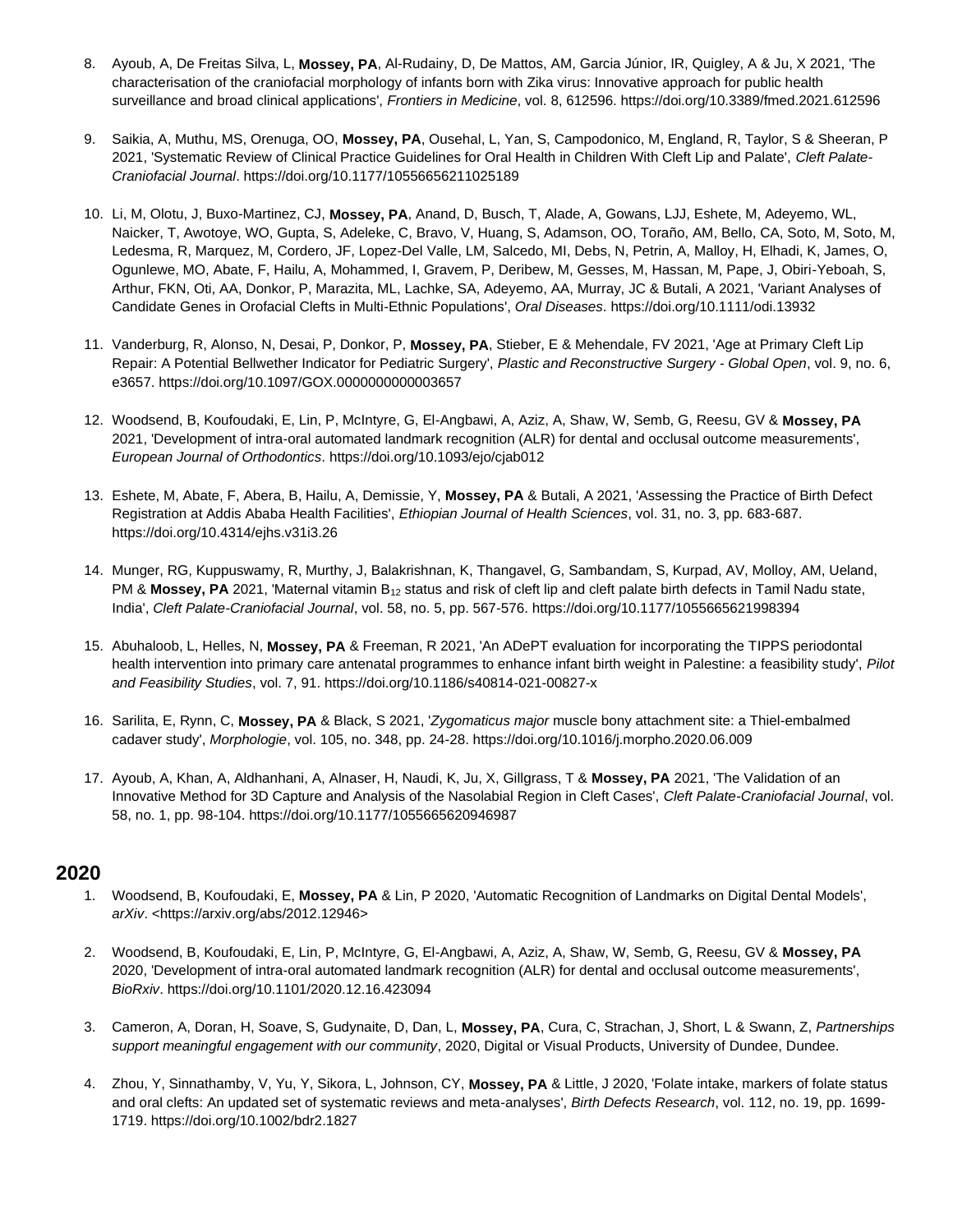- 5. Hoyte, T, Ali, A & **Mossey, PA** 2020, 'Cephalometric norms for Bimaxillary Protrusion in Trinidad and Tobago: a preliminary study', *Orthodontic Waves*, vol. 79, no. 2-3, pp. 113-118. https://doi.org/10.1080/13440241.2020.1820801
- 6. Breugem, C, Smit, H, Mark, H, Davies, G, Schachner, P, Collard, M, Sell, D, Autelitano, L, Rezzonico, A, Mazzoleni, F, Novelli, G, **Mossey, PA**, Persson, M, Mehendale, F, Gaggl, A, Van Gogh, C, Zuurbier, P, Reinart, S, De Graaff, F & Meazzini, C 2020, 'Prioritizing cleft/craniofacial surgical care after the COVID-19 pandemic', *Plastic and Reconstructive Surgery - Global Open*, vol. 8, no. 9, e3080. https://doi.org/10.1097/GOX.0000000000003080
- 7. Reesu, G, Mânica, S, Revie, G, Brown, N & **Mossey, PA** 2020, 'Forensic dental identification using two-dimensional photographs of a smile and three-dimensional dental models: a 2D-3D superimposition method', *Forensic Science International*, vol. 313, 110361. https://doi.org/10.1016/j.forsciint.2020.110361
- 8. Alade, AA, Buxo-Martinez, CJ, **Mossey, PA**, Gowans, LJJ, Eshete, MA, Adeyemo, WL, Naicker, T, Awotoye, WA, Adeleke, C, Busch, T, Toraño, AM, Bello, CA, Soto, M, Soto, M, Ledesma, R, Marquez, M, Cordero, JF, Lopez-Del Valle, LM, Salcedo, MI, Debs, N, Li, M, Petrin, A, Olotu, J, Aldous, C, Olutayo, J, Ogunlewe, MO, Abate, F, Hailu, T, Muhammed, I, Gravem, P, Deribew, M, Gesses, M, Hassan, M, Pape, J, Adeniyan, OA, Obiri-Yeboah, S, Arthur, FKN, Oti, AA, Olatosi, O, Miller, SE, Donkor, P, Dunnwald, MM, Marazita, ML, Adeyemo, AA, Murray, JC & Butali, A 2020, 'Non-random distribution of deleterious mutations in the DNA and protein-binding domains of IRF6 are associated with Van Der Woude syndrome', *Molecular Genetics and Genomic Medicine*, vol. 8, no. 8, e1355. https://doi.org/10.1002/mgg3.1355
- 9. Ajiboye, AS, **Mossey, PA**, IADR Science Information Committee & Fox, CH 2020, 'International Association for Dental Research Policy and Position Statements on the Safety of Dental Amalgam', *Journal of Dental Research*, vol. 99, no. 7, pp. 763-768. https://doi.org/10.1177/0022034520915878
- 10. **Mossey, PA** 2020, ''Oral health matters': it is time for a culture change in dentistry', *British Dental Journal*, vol. 228, no. 11, pp. 829-830. https://doi.org/10.1038/s41415-020-1634-3
- 11. Reesu, GV, Woodsend, B, Manica, S, Revie, GF, Brown, NL & **Mossey, PA** 2020, 'Automated Identification from Dental Data (AutoIDD): A New Development in Digital Forensics', *Forensic Science International*, vol. 309, 110218, pp. 1-9. https://doi.org/10.1016/j.forsciint.2020.110218
- 12. Sarilita, E, Rynn, C, **Mossey, PA**, Black, S & Oscandar, F 2020, 'Facial average soft tissue depth variation based on skeletal classes in Indonesian adult population: A retrospective lateral cephalometric study', *Legal Medicine*, vol. 43, 101665. https://doi.org/10.1016/j.legalmed.2019.101665
- 13. Seymour, B, James, Z, Shroff Karhade, D, Barrow, J, Pruneddu, A, Anderson, NK, **Mossey, PA** & Task Force for the Definition of Global Health 2020, 'A definition of global oral health: An expert consensus approach by the Consortium of Universities for Global Health's Global Oral Health Interest Group', *Global Health Action*, vol. 13, no. 1, 1814001. https://doi.org/10.1080/16549716.2020.1814001
- 14. Gudynaite, D, Cameron, A, Floyd, A, Hardee, E, Mackintosh, A, **Mossey, PA** & Stanley-Wall, N 2020, *Exploring Microbiology*. University of Dundee. https://doi.org/10.20933/100001176

# **2019**

- 1. Eshete, M, Butali, A, Abate, F, Hailu, T, Hailu, A, Degu, S, Demissie, Y, Gravem, PE, Derbew, M, **Mossey, PA**, Bush, T & Deressa, W 2019, 'The Role of Environmental Factors in the Etiology of Nonsyndromic Orofacial Clefts', *Journal of Craniofacial Surgery*, vol. 31, no. 1, pp. 113-116. https://doi.org/10.1097/SCS.0000000000005924
- 2. Abuhaloob, L, MacGillivray, S, **Mossey, PA** & Freeman, R 2019, 'Maternal and Child Oral Health Interventions in Middle East and North Africa Regions: a rapid review', *International Dental Journal*, vol. 69, no. 6, pp. 409-418. https://doi.org/10.1111/idj.12506
- 3. Khan, F, Little, J, Aleotti, V, **Mossey, PA**, Steegers-Theunissen, RPM, Autelitano, L, Meazzini, MC, Ravaei, A & Rubini, M 2019, 'LINE-1 methylation in cleft lip tissues: influence of infant MTHFR c.677C>T genotype', *Oral Diseases*, vol. 25, no. 6, pp. 1668-1671. https://doi.org/10.1111/odi.13136